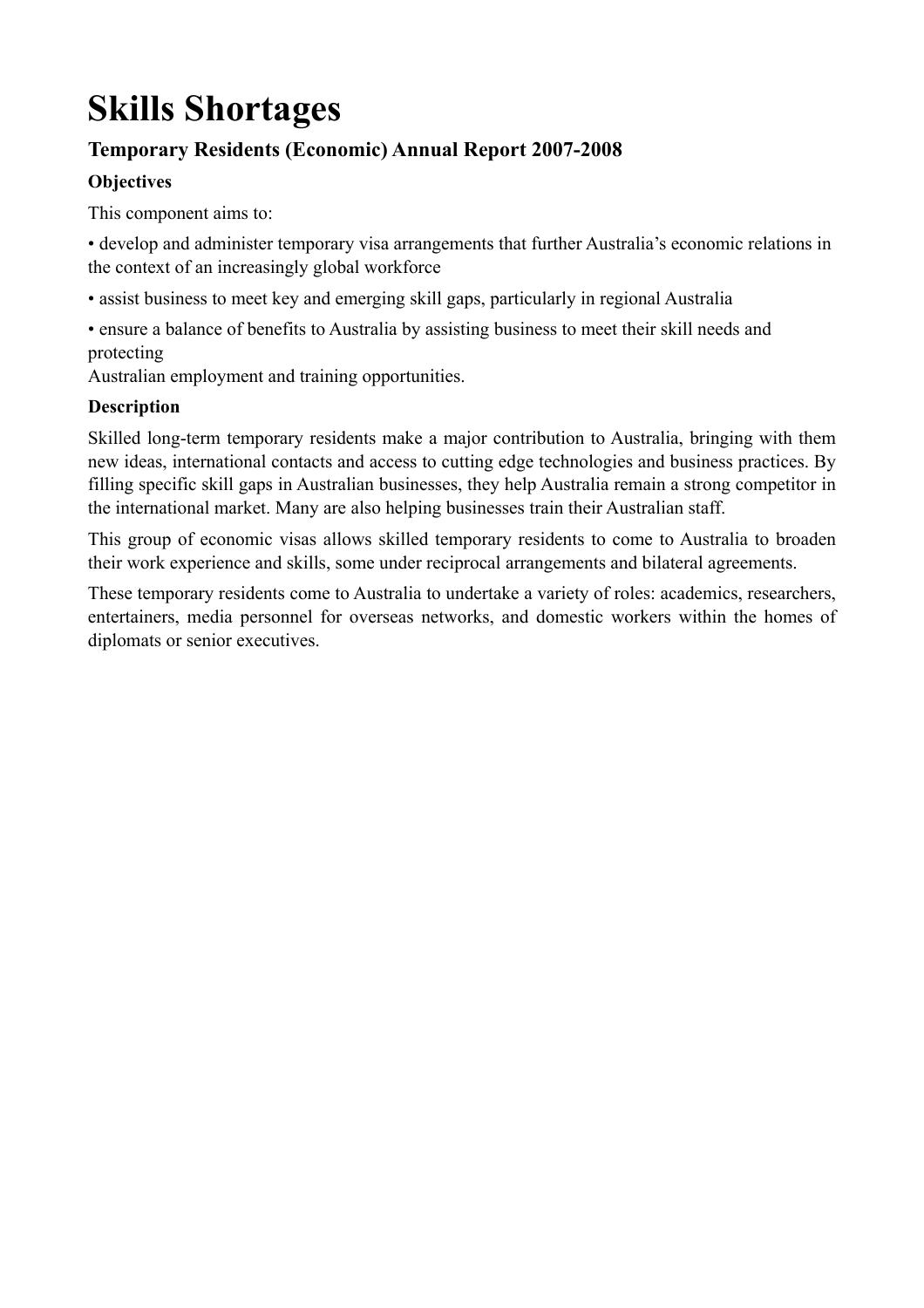## **Performance**

Table 32: Temporary residents (economic)—performance information

| <b>Measures</b>                                                                                                                            |            | <b>Results</b>         |              |  |  |
|--------------------------------------------------------------------------------------------------------------------------------------------|------------|------------------------|--------------|--|--|
|                                                                                                                                            |            | 2006-07<br>$2005 - 06$ | $2007 - 08$  |  |  |
| Quality <sup>1</sup>                                                                                                                       |            |                        |              |  |  |
| Percentage of temporary entrants who apply for protection visas<br>decreases                                                               | 0.11%      | 0.14%                  | 0.13%        |  |  |
| Percentage of temporary entrants who abided by their visa 99.26%<br>conditions remains high or increases                                   |            | 99.49%                 | 99.53%       |  |  |
| Percentage of applications finalised within service standards                                                                              | N/A        | N/A                    | See Table 33 |  |  |
| Extent to which the fast-track processing initiatives lead to<br>faster processing times compared to the rest of the caseload <sup>2</sup> | N/A        | N/A                    | N/A          |  |  |
| Take-up rate for the e-lodged 457 visa increases                                                                                           | 72.77%     | 79.17%                 | 81.68%       |  |  |
| Quantity <sup>3</sup>                                                                                                                      |            |                        |              |  |  |
| Number of Temporary Residents (Economic) visa applications<br>finalised (persons) $4$                                                      | 177<br>522 | 212 157                | 264 671      |  |  |

1. Percentages shown represent all visa subclasses which fall under the temporary residents (economic) output.

2. Formal fast-track processing was not implemented in 2007–08. The department rationalised processing sites and cleared backlogs to improve responsiveness.

3. Applications processed in Taipei are not reflected in the applications (persons) finalised quantities.

4. Finalisation cases are all applications, including nominations and sponsorships, decided and finalised—approved, refused, lapsed, cancelled or withdrawn.

|                        |        | <b>Onshore clients</b> |                |                | <b>Offshore clients</b> |  |
|------------------------|--------|------------------------|----------------|----------------|-------------------------|--|
|                        |        | Low risk               | High risk      | Low risk       | <b>High risk</b>        |  |
| Long stay business and | Target | 75 per cent            | 75 per cent    | 75 per cent    | 75 per cent             |  |
| other sponsored        |        | finalised in 2         | finalised in 3 | finalised in 2 | finalised in 3          |  |
| temporary residents    |        | months                 | months         | months         | months                  |  |
|                        | Result | 65.82%                 | 71.13%         | 77.63%         | 69.60%                  |  |

Table 33: Temporary residents (economic)—performance against the service standards

#### **Reform of the Temporary Skilled Migration Program**

Significant steps were taken to progress the Australian Government's reform of the Temporary Skilled Migration Program.

In May 2008, the industry-led External Reference Group's report reinforced the important role of temporary migration to address Australia's labour market needs. In response to the group's recommendations, the department cleared a backlog of Business (Long Stay) (subclass 457) visa applications and rationalised the existing nine processing sites by establishing three dedicated processing centres in Sydney, Melbourne and Perth. Staff in the centres are being trained to become specialists, improving responsiveness to industry needs.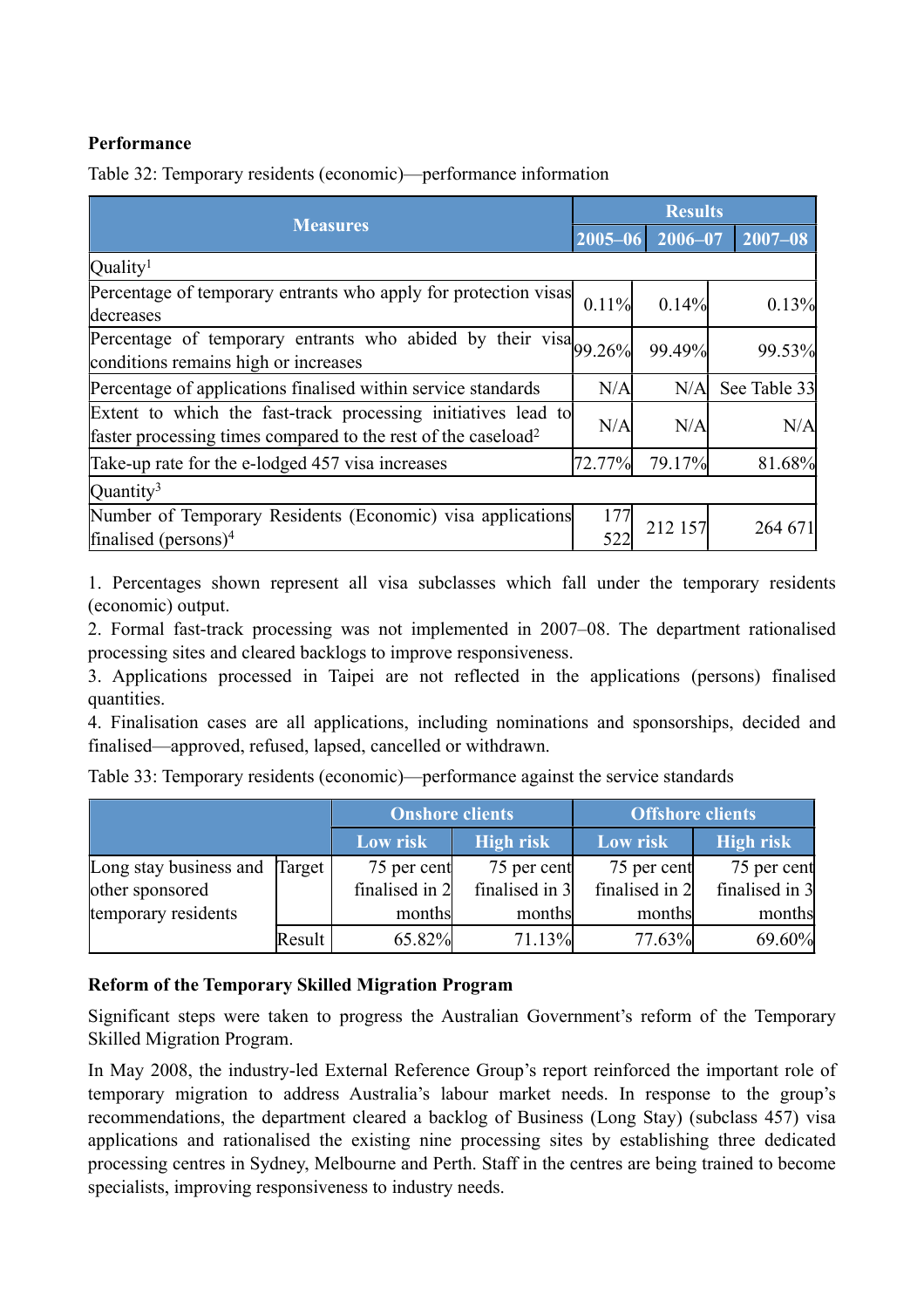A targeted information strategy also commenced to reduce the potential for exploitation of overseas workers by promoting awareness of rights and obligations among visa holders and of obligations among employer sponsors.

Minister Evans appointed an industrial relations expert, Ms Barbara Deegan, to examine the integrity of the temporary skilled program (including labour agreements). A key focus of the review is consideration of the salary mechanism and English language requirements.

Ms Deegan is reporting to the minister progressively with a final report due in October 2008.

An interdepartmental committee was appointed by the Minister for Immigration and Citizenship and the Minister for Education, Employment and Workplace Relations to provide advice through the latter part of 2008 to assist the government to develop a package of longer term measures to be considered in the 2009–10 Budget and implemented in 2009–10.

The minister also announced that new laws would be introduced in the spring 2008 parliamentary sittings to help prevent the exploitation of temporary skilled foreign workers and ensure the wages and conditions of Australians are maintained. These will be supported by a robust monitoring and enforcement regime.

Other reforms to the temporary skilled migration program included the formation of the Trucking Industry Working Group and the Agricultural Production Working Group.

The Trucking Industry Working Group presented its final report to the minister in March 2008. The group recommended access to subclass 457 visas be removed from some road transport occupations due to safety concerns and long-term workforce issues in the transport industry requiring a permanent solution focused on domestic recruitment, training and retention strategies. The occupations include heavy vehicle drivers, delivery drivers, furniture removalists and automobile drivers. In recognition of the special needs of the mining and construction industries, heavy vehicle drivers operating primarily at mining or construction sites are exempt from this change, which came into effect on 1 July 2008.

The Agricultural Production Working Group continued to examine the skill needs of the agriculture sector with a final report expected to be submitted to the minister in August 2008.

#### **Labour agreements**

Labour agreements are negotiated between the Commonwealth, represented by the Department of Immigration and Citizenship and the Department of Education, Employment and Workplace Relations, employers and other relevant parties. They provide a flexible response to the needs of industries experiencing ongoing skill shortages, while ensuring that any overseas recruitment does not prevent the longer-term improvement of employment and training opportunities for Australians. Each labour agreement is generally effective for two to three years. At 30 June 2008, there were more than 55 labour agreements in place and more than 120 under negotiation.

Changes introduced on 10 September 2007 made the meat industry labour agreement the only avenue available to access skilled meat workers through the subclass 457 program. The meat industry template agreement provides a specifically tailored pathway for meat companies to access skilled overseas meat workers. At 30 June 2008, 12 companies had signed a meat industry labour agreement and 14 agreements were under negotiation.

On 1 October 2007, access to the standard subclass 457 program was removed for on-hire employers who seek to place overseas workers with other unrelated businesses and the on-hire industry labour agreement became the compulsory pathway for the on-hire industry to access the subclass 457 visa program. This is in line with the considerations of a review by the Council of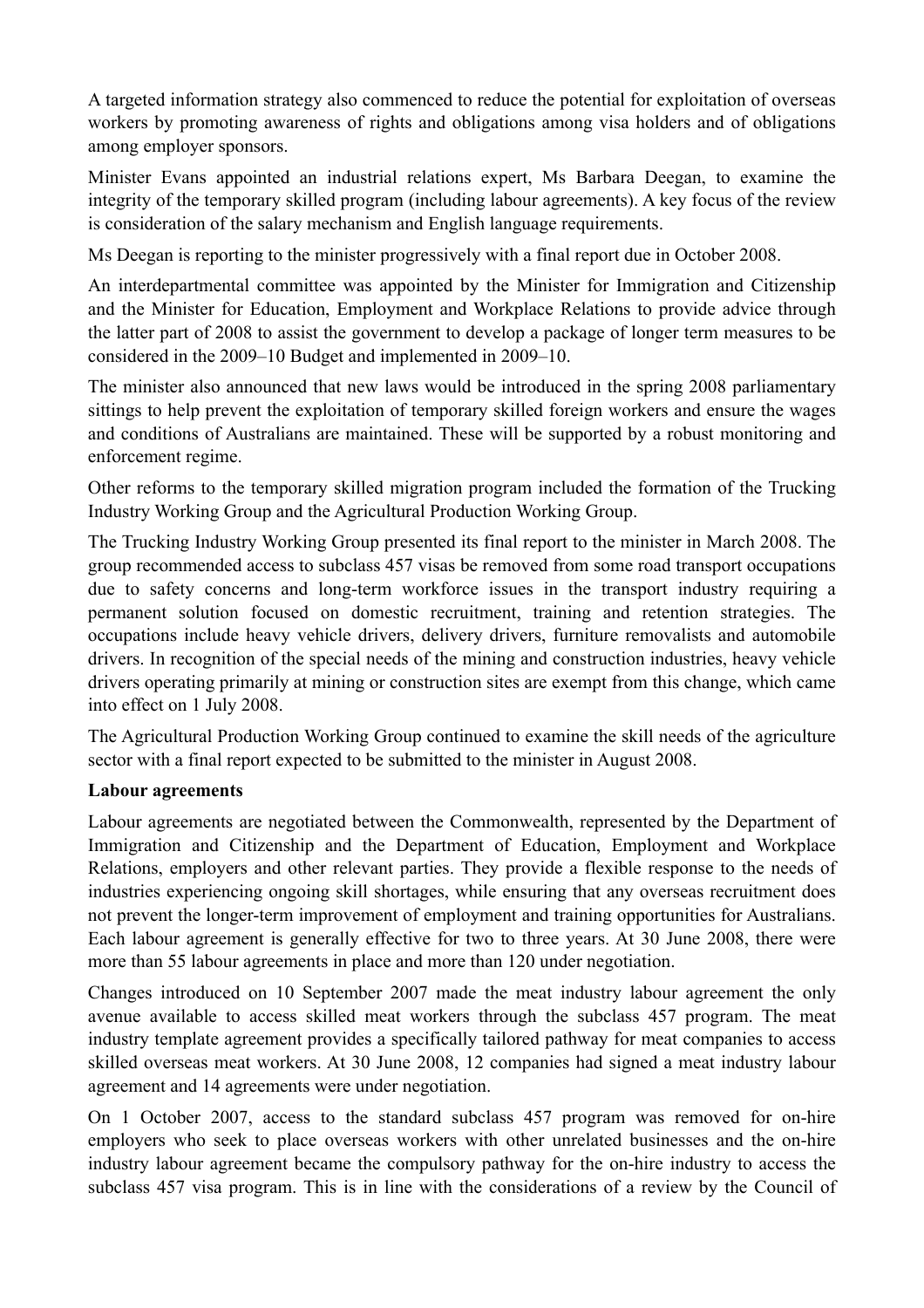Australian Governments. At 30 June 2008, 13 companies had signed an on-hire industry labour agreement and 79 agreements were under negotiation.

To improve the transparency of the labour agreement process, from February 2008 employers were required to consult industrial stakeholders during the negotiation of a labour agreement. This consultation complements other requirements for consultation with community groups and training bodies.

An industrial relations expert, Ms Deegan, will examine the integrity aspects of labour agreements.

## **Performance of temporary skilled migration**

The temporary skilled migration program allows businesses to respond quickly to skill gaps by sponsoring skilled workers to work in management, professional and skilled tradesperson positions.

Demand continues to be strong for information technology and health professionals and for senior management roles. In 2007–08, the top five occupations nominated by employers were computing professionals (8 per cent), registered nurses (6 per cent), business and information professionals (4 per cent), general medical practitioners (3 per cent) and chefs (2 per cent).

#### **Integrity of temporary skilled migration**

In May 2008, the minister announced that minimum salary levels (MSLs) for temporary skilled overseas workers would increase by 3.8 per cent from 1 August 2008. This applies to new temporary skilled migrants coming to work in Australia and, for the first time, those already in the workforce who are subject to an MSL. The 3.8 per cent increase is based on the Australian Bureau of Statistics All Employees Earnings increase for November 2006 to November 2007.

| <b>Measure</b>                                                                           |          | 2005-06 2006-07 2007-08 |          |
|------------------------------------------------------------------------------------------|----------|-------------------------|----------|
| Visa grants to primary applicants                                                        | 39 530   | 46 680                  | 58 050   |
| Total visa grants                                                                        | 71 150   | 87310                   | 110 570  |
| Sponsors with a grant to a primary applicant                                             | 9 9 3 0  | 11 250                  | 14 170   |
| Percentage of sponsorships e-lodged                                                      | 64.8%    | 71.6%                   | 75.9%    |
| Percentage of nominations e-lodged                                                       | 72.4%    | 80.5%                   | 85.5%    |
| Percentage of visa cases e-lodged                                                        | 72.8%    | 79.2%                   | 81.7%    |
| Average nominated base salary                                                            | \$66 200 | \$71 600                | \$73 100 |
| Percentage of Australian Standard Classification of Occupations 1<br>to 3 primary grants | 76.1%    | 79.3%                   | 81.0%    |

Table 34: Temporary skilled migration (subclass 457)—performance information1

1. Excludes independent executives.

Figure 13: Trend for subclass 457 visa grants1 since 1 July 1997

1. Excludes independent executives.

Figure 14: Percentage contribution of ASCO1 major groups

1. Australian Standard Classification of Occupations (ASCO) 1–3 occupations include managers and administrators, professionals and associate professionals while ASCO 4 occupations include tradespersons and related workers. Other occupations include advanced clerical and service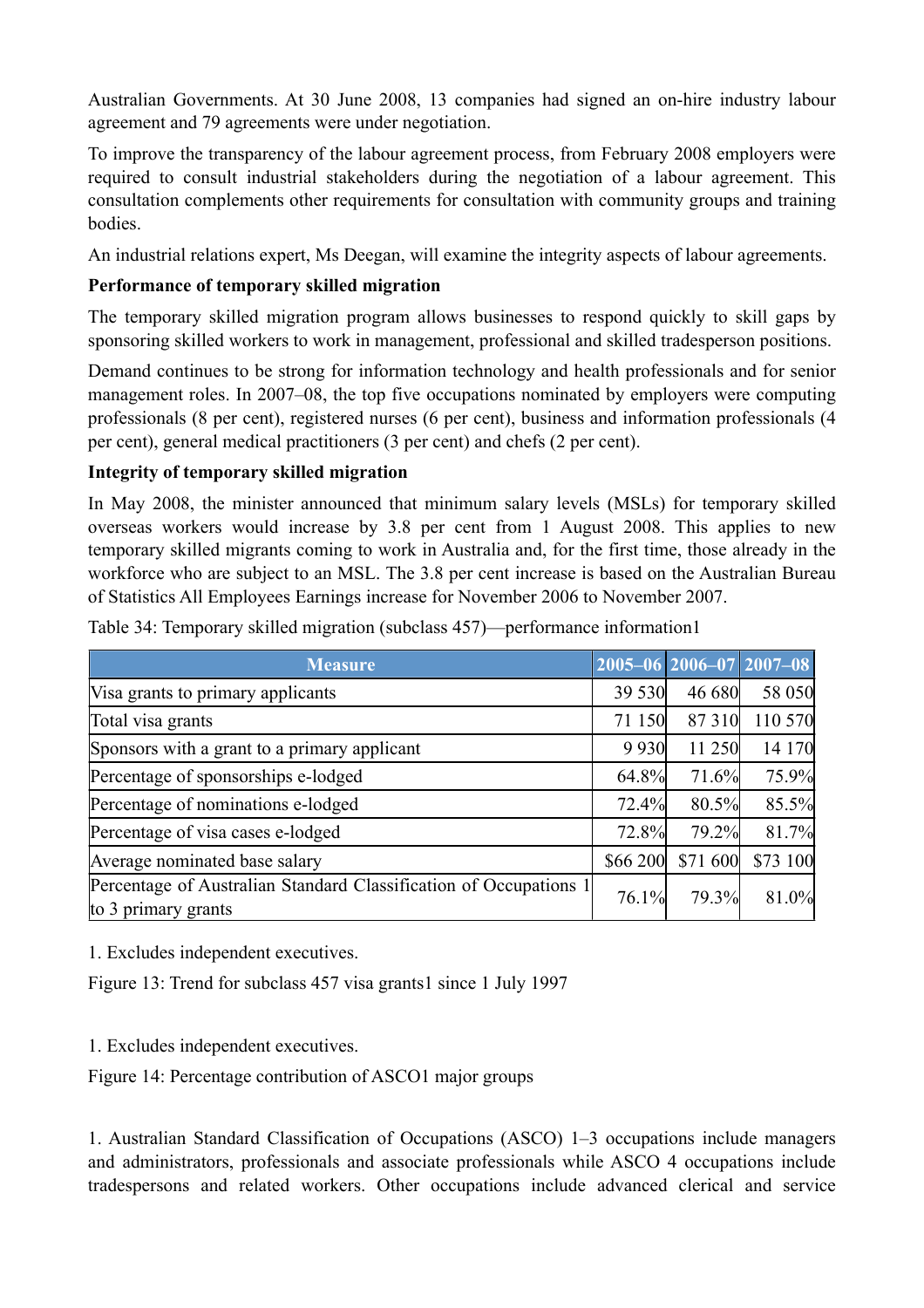workers, intermediate clerical, sales and service workers, intermediate production and transport workers.

|  |  |  |  | Table 35: Subclass 457 monitoring performance |
|--|--|--|--|-----------------------------------------------|
|--|--|--|--|-----------------------------------------------|

| <b>Measure</b>                                                                                         |         |         | 2005-06 2006-07 2007-08 |
|--------------------------------------------------------------------------------------------------------|---------|---------|-------------------------|
| Active sponsors (sponsors with a primary visa holder in Australia<br>at the end of the financial year) | N/A     | 15 4 10 | 18 750                  |
| Sponsors monitored                                                                                     | 6471    | 6463    | 5 2 9 3                 |
| Sponsors site visited                                                                                  | 1 7 1 7 | 1 5 5 3 | 1 759                   |
| Sponsors formally sanctioned                                                                           |         | 95      | 192                     |
| Sponsors formally warned                                                                               | 99      | 313     | 1 3 5 3                 |
| Referrals to other agencies                                                                            | 45      | 167     | 218                     |

Table 36: Subclass 457 visa grants endorsed by regional certifying bodies

| <b>Measure</b>                                                                                     |      |         | $\mid$ 2005-06 2006-07 2007-08 |
|----------------------------------------------------------------------------------------------------|------|---------|--------------------------------|
| Number of subclass 457 visa grants to primary applicants<br>endorsed by a regional certifying body | 1610 | 1 5 2 0 | 400                            |

The change increased the current standard MSL from \$41 850 to \$43 440 per annum. For information and communication technology (ICT) professionals, the MSL rose from \$57 300 to \$59 480. In regional areas, the current standard MSL rose from \$37 665 to \$39 100 and from \$51 570 to \$53 530 for ICT professionals. This increased the safety net for skilled migrant workers to help preserve their earning power and the integrity of the Australian labour market generally.

Comprehensive training for monitoring officers was developed and delivered to support targeted risk based monitoring of subclass 457 sponsors. The training content is linked to a nationally recognised qualification, a Certificate IV in Government (Statutory Compliance). More than 90 per cent of staff in monitoring offices have been awarded the qualification.

#### **Supporting regional needs**

The subclass 457 program allows employers based outside the metropolitan centres of Brisbane, Gold Coast, Newcastle, Melbourne, Sydney, Perth and Wollongong to nominate a broader range of occupations at lower salary levels, subject to certification by a regional body endorsed by the state or territory government. These arrangements and the regional minimum salary level recognise the unique needs of employers in regional Australia.

#### **Pathway to permanent residence**

The subclass 457 program provides a pathway for skilled workers to apply for permanent residence at the completion of their nominated role. In 2007–08, 24 960 permanent residence or provisional visas were granted to people who last held a subclass 457 visa. The majority (88 per cent) applied for permanent entry under the Employer Nomination Scheme, Regional Sponsored Migration Scheme, Labour Agreement or skilled independent visa programs. The last of the subclass 457 visas granted in 2003–04 expired in June 2008. Of the 37 430 people granted a subclass 457 visa in